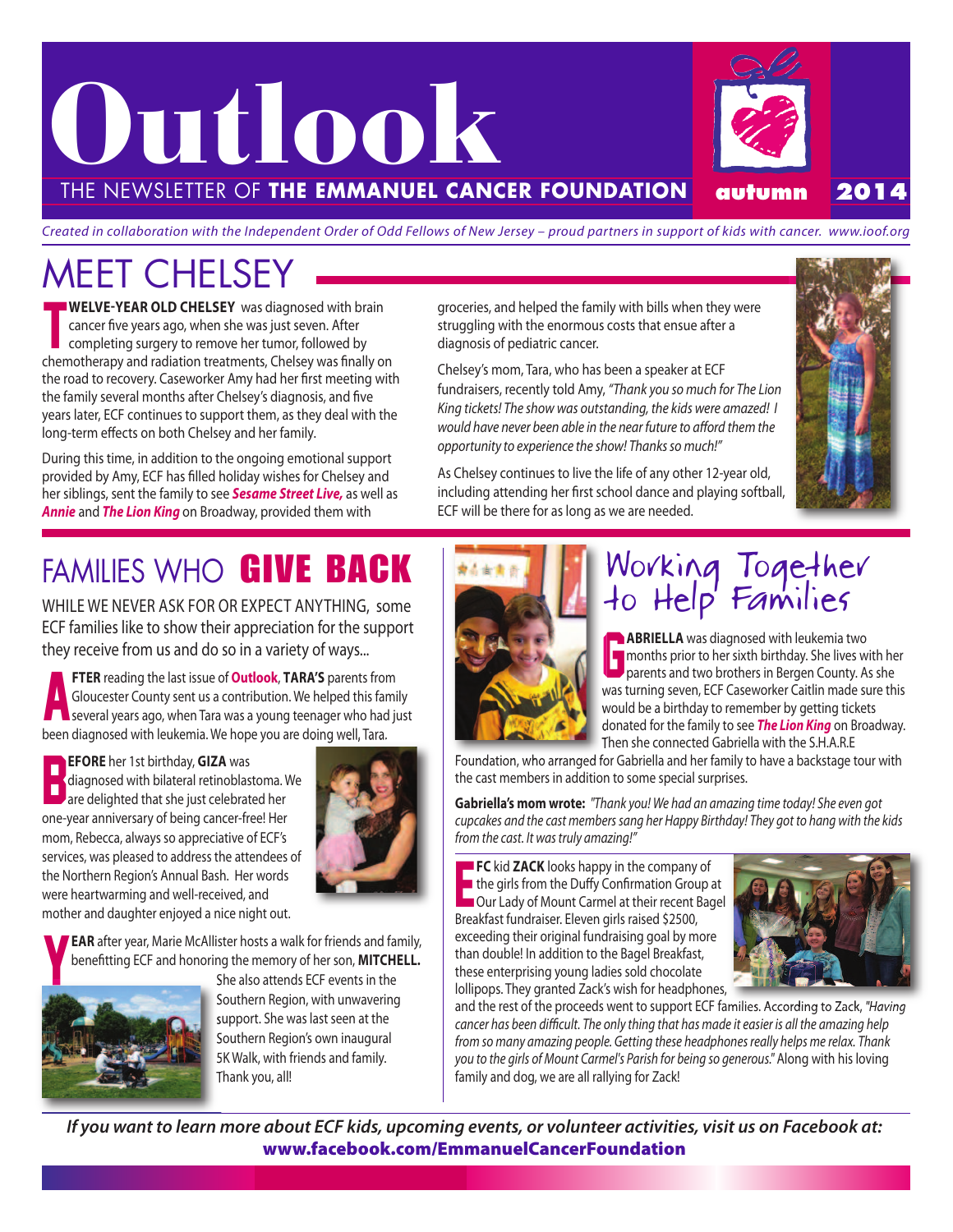#### C **ASEWORKER EILEEN APPELBAUM**

began her career as an elementary school teacher, but after starting her family and then losing her four-



year old daughter to cancer, she returned to school for a Master's Degree in Counseling Psychology at the College of St. Elizabeth. Her goal was to work with families and provide bereavement counseling. Through the years, she has volunteered for the American Cancer Society and Morristown Memorial Hospital Cancer Center, trained and volunteered for St. Barnabas Hospice and Palliative Care Center in bereavement, and was a bereavement coordinator for a hospice. She now "finds fulfillment in working with ECF families." During her leisure time, she enjoys her family, especially her young grandson, as well as traveling, reading and working on needlepoint.

lel<sup>e</sup>us<br>remember.

### the faces of ECF  $\left| \begin{array}{c} R \to F \end{array} \right| E \to C \top 1 \cap N S$ from the Managing Director

#### Dear Friends,

I am frequently asked how families come to us, and I find that the answer to that question has changed greatly over the past decade. While ECF used to rely mainly on social workers at various hospitals to make referrals, we now find that in many cases friends and family reach out to us directly after doing an Internet search, or that they are referred to us by those in the community who are aware of our programs. But when Northern Regional Director Laura told me the following story, it was a first:

A mom wandered into the Northern Regional Center this morning with her eleven-year old daughter, who has ovarian cancer. They walked out with two toys, a box of the girl's favorite cereal, and a birthday bag.

Caseworker Caitlin is now working with Laura to provide this family with ECF's

ongoing services, and we have added them to our list of families in New Jersey who we are proud to support. You can read about other ECF kids in this issue of **Outlook**, and learn more about some of the dedicated volunteers, individuals, and community groups that make it all possible.

## Caral Davis

**CAROL DAVIS, MA, LPC** Managing Director

*PS.* Don't miss news and updates on ECF kids. It's easy to "like" ECF on Facebook: *www.facebook.com/ EmmanuelCancerFoundation.* And remember that your contribution of any size will help kids with cancer. For your convenience, we have enclosed a return envelope. *Thank you!*

### **DOLLARS** for **DOERS (DFD)**

Corporate volunteer grants, also known as Dollars for Doers grants, are programs established by companies to encourage their employees to get involved in community service.

Through volunteer grant programs, a company gives money to nonprofit organizations based on how many hours its employees spend volunteering. Nonprofit organizations benefit from the employee's service and from the additional grant the company awards them.

Check with your Human Resources Department. Some companies that offer this program include: **Verizon, Wal-Mart, Wachovia, Best Buy, Becton Dickinson, Kohl's, Time Warner, Sam's Club, Morgan Stanley**, and many more!



Last year, volunteers delivered a record 3404 bags of groceries to families. Volunteers also stock the four ECF food pantries, and prepare bags and bags of food and other items for delivery each month.

remember. . . *Damiyah • Sebastian • Fraentz*

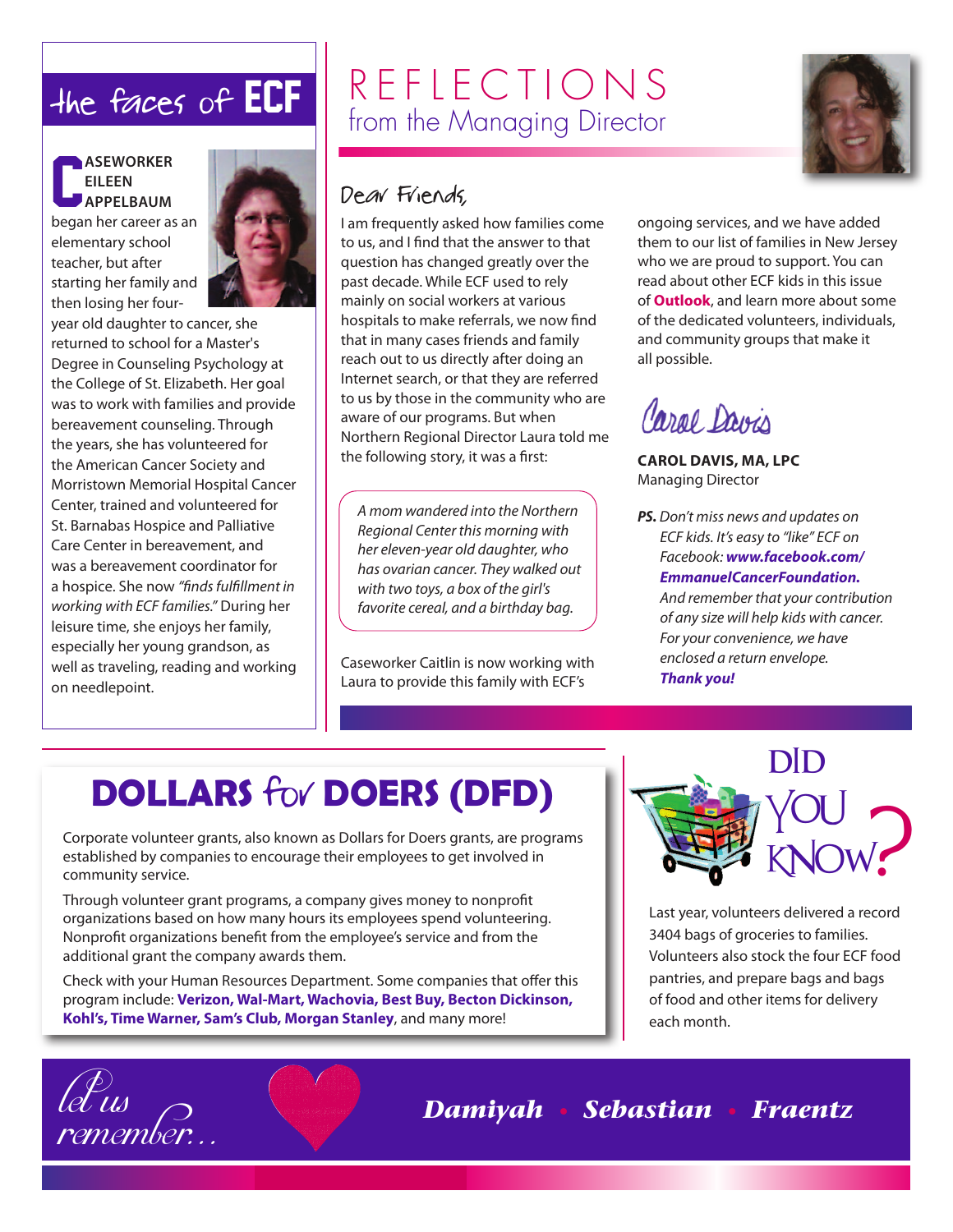#### To You FROM THE DEVELOPMENT & **COMMUNICATIONS OFFICE**

H **OW CAN IT BE that another summer** has come and gone? For nonprofits like ECF which rely on the community for volunteer assistance and financial support, the summer can be difficult. While children continue to fight cancer and families look to ECF for services, funding is typically tight and volunteers are often on vacation, making service delivery more challenging. But, as you may have guessed while reading this edition of **Outlook,** summer was not a problem this year at ECF. You, our community, came out in record numbers to ensure that ECF had the financial resources and manpower needed to provide continuous services throughout the summer months. We can't thank you enough!

While every donation deserves recognition, we'd like to acknowledge grants that we received in the past six months:

For more than two decades, the *Independent Order of Oddfellows (IOOF)*

of New Jersey has been supporting ECF. At the IOOF's June annual dinner in Atlantic City, we were proud and honored to receive generous donations from IOOF's Grand Lodge and the Grand Encampment.

#### *The Ronald McDonald House Charities New York Tri-State Area and Global*

renewed their commitment to ECF with a grant in support of our services to Spanishspeaking families caring for a child with cancer. Through the *Stryker Women's Network,* ECF received a first-time grant from *Stryker Orthopaedics* in support of two families in Northern New Jersey. Thank you also to *Macy's* for their grant and to the following long-time supporters: *The Westfield Foundation, The Westfield Service League,* and the *Woman's Club of Ridgewood.* We are incredibly grateful!

### The **Impact** of Your VOLUNTEER HOURS

**ELLEN DINALLO'S** journey with ECF began when we provided<br>support to her family following the diagnosis of her son, Billy, in<br>1989. Through the years, as Billy regained his health, Ellen began **LLEN DINALLO'S** journey with ECF began when we provided support to her family following the diagnosis of her son, Billy, in to volunteer at the **Eastern** Region and has turned into one of ECF's greatest champions. From delivering groceries and birthday gifts, running a Fashion Show/Gift Auction, chairing the Winter Gala, and most recently acting as the ECF Liaison for the summer Dock N'Roll fundraiser, Ellen spends many hours giving back. A real family affair, Ellen's husband, Gary, son, Billy, and other family members also volunteer and support ECF.





**MARYANN STOLL** of Wyckoff read about ECF in the Villadom Times, inspiring her to organize a food drive with her daughter's CCD group for the **Northern** Region. Next she began to volunteer in the office, and soon realized how much social media could help raise awareness. By spreading the word about ECF, and with the generosity of those she reached, some wonderful things were accomplished: ECF received a donation of a laptop for a needy family; family holiday gift requests were fulfilled; gift items were donated and sponsorship ads were placed for the annual Bash fundraiser; and a local gift shop sponsored

a food drive. This past holiday season, Maryann and her husband delivered gifts to ECF families. She participated in our Holiday Bazaar, represented ECF at the Mahwah Chamber of Commerce Spirit Showcase and was involved in many aspects of the Bash fundraiser.

#### ECF is grateful for **CLIFF JONES'**steadfastsupport in the **Southern** Region. He has volunteered his time to make sure that our families have the help that they need, and is alwaysthere for them. From his early days as a youth group leader at his church, he inspired an entire generation of young people to join ECF's efforts by mentoring, sharing his passion, and inspiring participation. Cliff and the group began to provide material assistance to ECF families such as toys, clothing, gift certificates, holiday gifts, furniture and any other item that was needed. Cliff has also



transported ECF kids and their siblings to summer camp programs, and volunteered at ECF holiday parties. He volunteered to manage a food pantry for families in Cumberland County, and through his employer, DuPont, he has secured contributions for our programs.



**JACK POILON,** a college freshman, has been volunteering weekly in the **Central** Region for the past four years. He is always willing to do whatever is needed for the Regional Center and for the administrative staff, which borrows him from time to time. Jack comes from a family of volunteers. For years, parents Pete and Janet have delivered groceries and birthday gifts to families, and help at some ECF events. His older sister, Mary, pictured here with Jack, volunteered while she was a high school student, and returns to help from time to time. We are grateful to Jack and the Poilon family, and eagerly await younger sister Emma's role at ECF!

**VOLUNTEERING IS A GREAT WAY TO GET INVOLVED and help out at ECF. We are always in need of volunteers for a variety of projects. Opportunities are available at all four Regional Centers.**